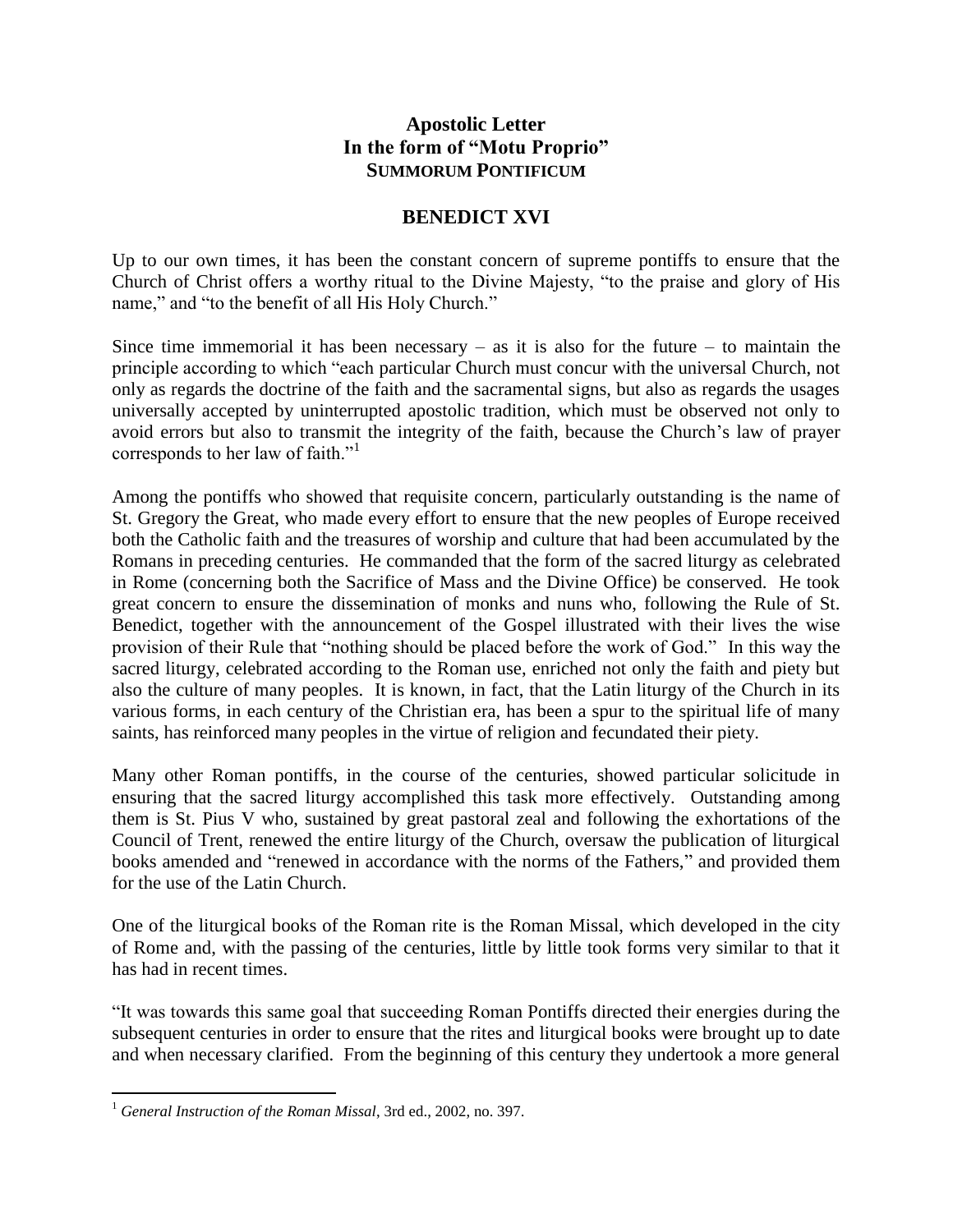reform."<sup>2</sup> Thus our predecessors Clement VIII, Urban VIII, St. Pius  $X$ ,<sup>3</sup> Benedict XV, Pius XII and Blessed John XXIII all played a part.

In more recent times, Vatican Council II expressed a desire that the respectful reverence due to divine worship should be renewed and adapted to the needs of our time. Moved by this desire our predecessor, the Supreme Pontiff Paul VI, approved, in 1970, reformed and partly renewed liturgical books for the Latin Church. These, translated into the various languages of the world, were willingly accepted by bishops, priests and faithful. John Paul II amended the third typical edition of the Roman Missal. Thus Roman pontiffs have operated to ensure that "this kind of liturgical edifice... should again appear resplendent for its dignity and harmony."<sup>4</sup>

But in some regions, no small numbers of faithful adhered and continue to adhere with great love and affection to the earlier liturgical forms. These had so deeply marked their culture and their spirit that in 1984 the Supreme Pontiff John Paul II, moved by a concern for the pastoral care of these faithful, with the special indult "Quattuor abhinc annos," issued by the Congregation for Divine Worship, granted permission to use the Roman Missal published by Blessed John XXIII in the year 1962. Later, in the year 1988, John Paul II with the Apostolic Letter given as Motu Proprio, "Ecclesia Dei," exhorted bishops to make generous use of this power in favor of all the faithful who so desired.

Following the insistent prayers of these faithful, long deliberated upon by our predecessor John Paul II, and after having listened to the views of the Cardinal Fathers of the Consistory of 22 March 2006, having reflected deeply upon all aspects of the question, invoked the Holy Spirit and trusting in the help of God, with these Apostolic Letters we establish the following:

Art. 1. The Roman Missal promulgated by Paul VI is the ordinary expression of the "Lex orandi" (Law of prayer) of the Catholic Church of the Latin rite. Nonetheless, the Roman Missal promulgated by St. Pius V and reissued by Bl. John XXIII is to be considered as an extraordinary expression of that same "Lex orandi," and must be given due honor for its venerable and ancient usage. These two expressions of the Church's Lex orandi will in no any way lead to a division in the Church's "Lex credendi" (Law of belief). They are, in fact, two usages of the one Roman rite.

> It is, therefore, permissible to celebrate the Sacrifice of the Mass following the typical edition of the Roman Missal promulgated by Bl. John XXIII in 1962 and never abrogated, as an extraordinary form of the Liturgy of the Church. The conditions for the use of this Missal as laid down by earlier documents "Quattuor abhinc annos" and "Ecclesia Dei," are substituted as follows:

Art. 2. In Masses celebrated without the people, each Catholic priest of the Latin rite, whether secular or regular, may use the Roman Missal published by Bl. Pope John XXIII in 1962, or the Roman Missal promulgated by Pope Paul VI in 1970, and may

 2 John Paul II, Apostolic Letter "Vicesimus quintus annus," 4 December 1988, 3: *AAS* 81 (1989), 899.

 $3$  Ibid.

<sup>4</sup> St. Pius X, Apostolic Letter Motu proprio data "Abhinc duos annos," 23 October 1913: *AAS* 5 (1913), 449-450; cf John Paul II, Apostolic Letter "Vicesimus quintus annus," no. 3: *AAS* 81 (1989), 899.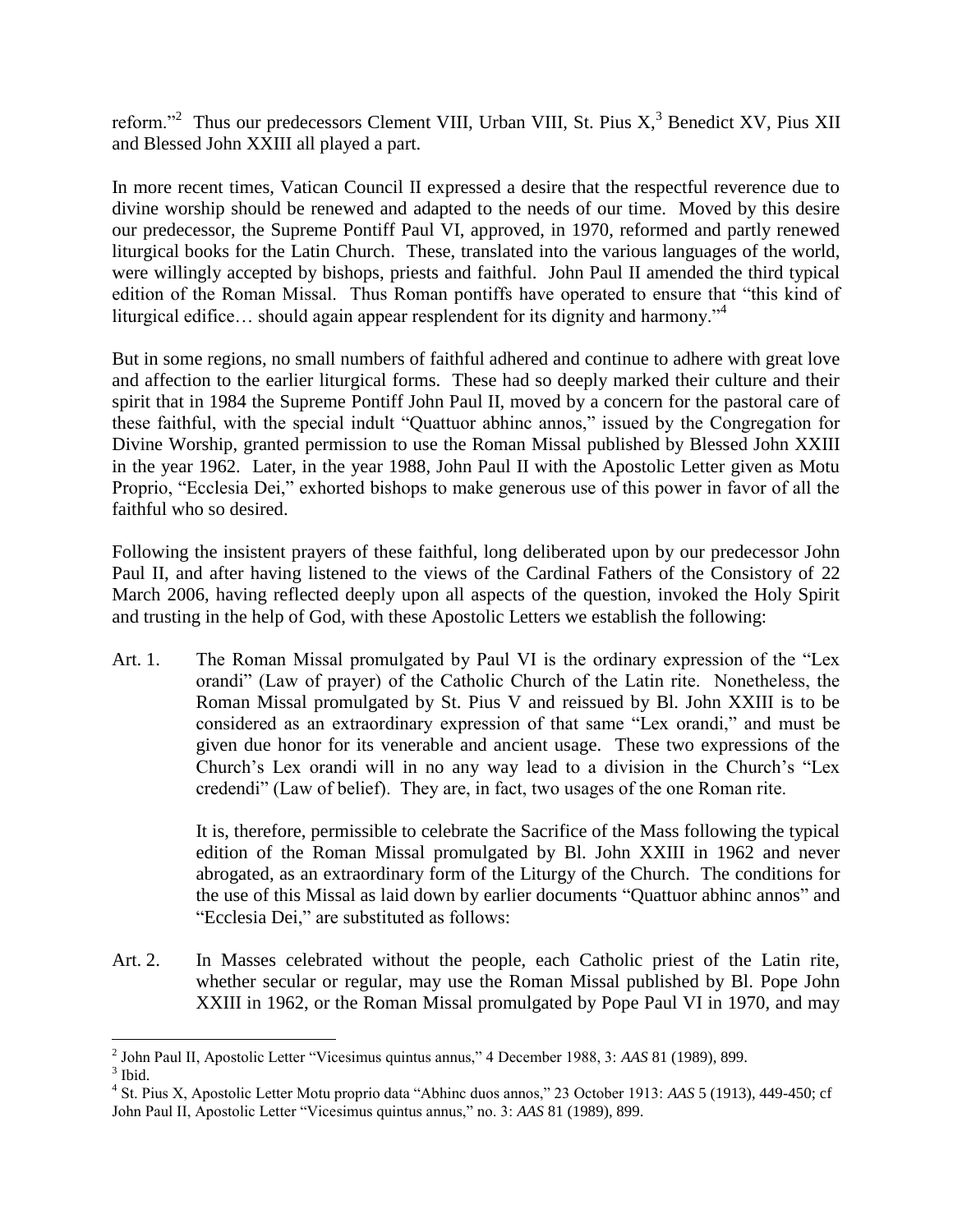do so on any day with the exception of the Easter Triduum. For such celebrations, with either one Missal or the other, the priest has no need for permission from the Apostolic See or from his Ordinary.

- Art. 3. Communities of Institutes of consecrated life and of Societies of apostolic life, of either pontifical or diocesan right, wishing to celebrate Mass in accordance with the edition of the Roman Missal promulgated in 1962, for conventual or "community" celebration in their oratories, may do so. If an individual community or an entire Institute or Society wishes to undertake such celebrations often, habitually or permanently, the decision must be taken by the Superiors Major, in accordance with the law and following their own specific decrees and statutes.
- Art. 4. Celebrations of Mass as mentioned above in art. 2 may observing all the norms of law – also be attended by faithful who, of their own free will, ask to be admitted.
- Art. 5. §1. In parishes, where there is a stable group of faithful who adhere to the earlier liturgical tradition, the pastor should willingly accept their requests to celebrate the Mass according to the rite of the Roman Missal published in 1962, and ensure that the welfare of these faithful harmonizes with the ordinary pastoral care of the parish, under the guidance of the bishop in accordance with canon 392, avoiding discord and favoring the unity of the whole Church.

§2. Celebration in accordance with the Missal of Bl. John XXIII may take place on working days; while on Sundays and feast days one such celebration may also be held.

§3. For faithful and priests who request it, the pastor should also allow celebrations in this extraordinary form for special circumstances such as marriages, funerals or occasional celebrations, e.g. pilgrimages.

§4. Priests who use the Missal of Bl. John XXIII must be qualified to do so and not juridically impeded.

§5. In churches that are not parish or conventual churches, it is the duty of the Rector of the church to grant the above permission.

- Art. 6. In Masses celebrated in the presence of the people in accordance with the Missal of Bl. John XXIII, the readings may be given in the vernacular, using editions recognized by the Apostolic See.
- Art. 7. If a group of lay faithful, as mentioned in art. 5  $\S1$ , has not obtained satisfaction to their requests from the pastor, they should inform the diocesan bishop. The bishop is strongly requested to satisfy their wishes. If he cannot arrange for such celebration to take place, the matter should be referred to the Pontifical Commission "Ecclesia Dei."
- Art. 8. A bishop who, desirous of satisfying such requests, but who for various reasons is unable to do so, may refer the problem to the Commission "Ecclesia Dei" to obtain counsel and assistance.